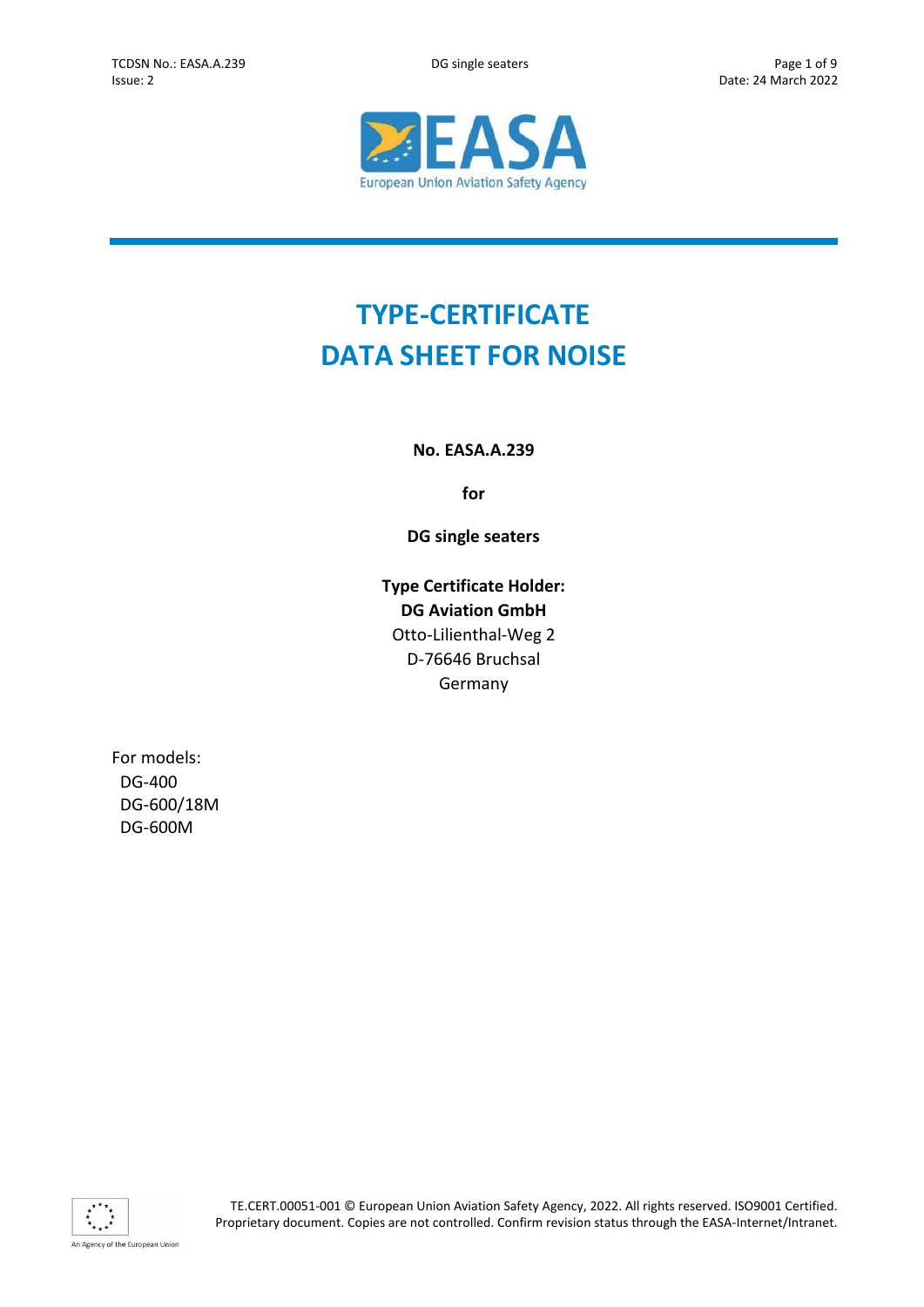## INTENTIONALLY LEFT BLANK

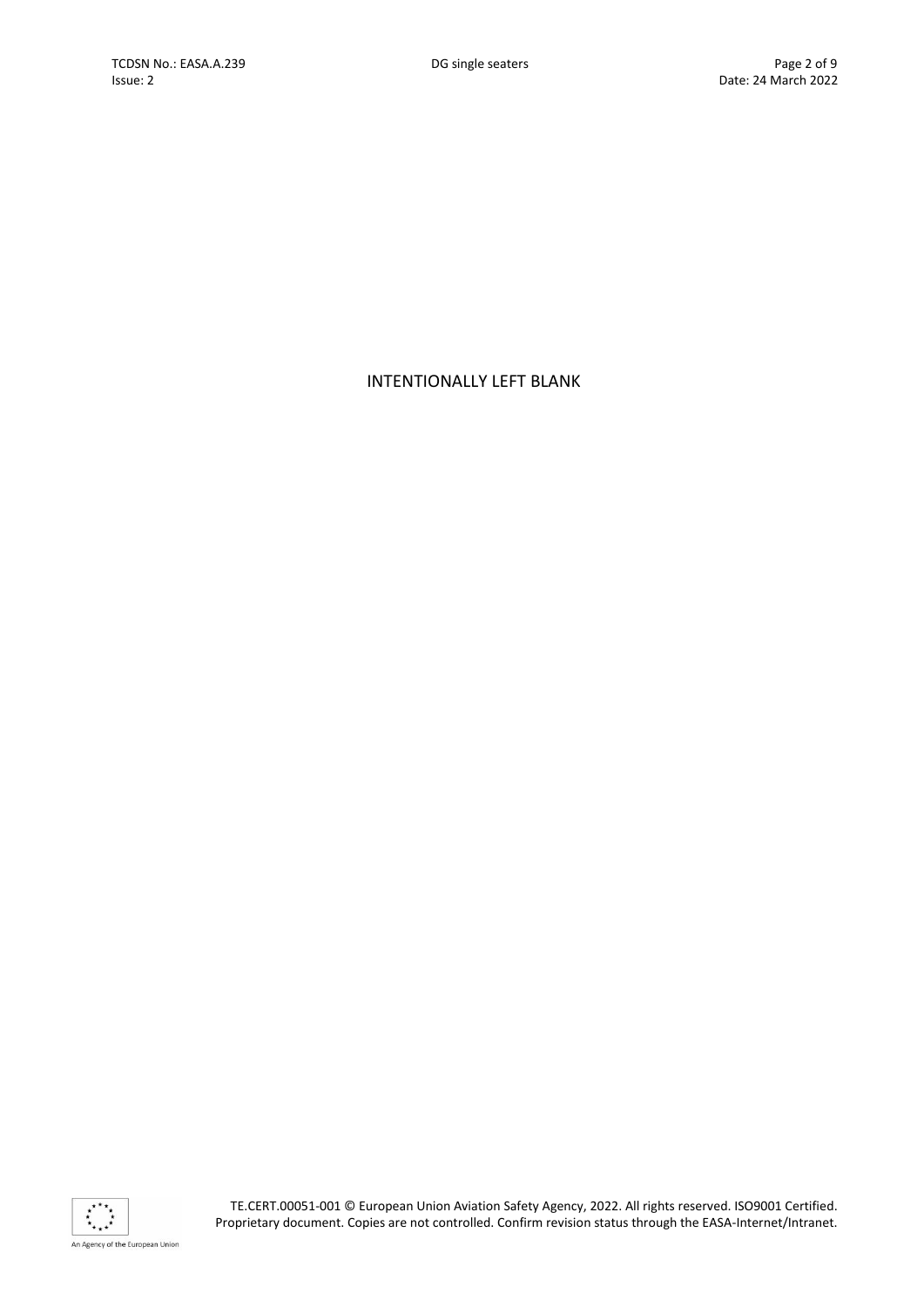| TCDSN No.: EASA.A.239<br>Issue: 2    |                                     |                     |                                        | Page 3 of 9<br>Date: 24 March 2022 |
|--------------------------------------|-------------------------------------|---------------------|----------------------------------------|------------------------------------|
| Type Certificate Holder <sup>1</sup> | <b>DG Aviation GmbH</b>             |                     | Aircraft Type Designation <sup>1</sup> | <b>DG-400</b>                      |
| Engine Manufacturer <sup>1</sup>     | <b>BRP - Rotax GmbH &amp; Co.KG</b> |                     | Engine Type Designation <sup>1</sup>   | Rotax 505                          |
| Noise Certification Basis            | <b>ICAO Annex 16, Volume I</b>      | Edition / Amendment | Chapter <sup>1</sup>                   | 10 (10.4a)                         |

| EASA       | Additional modifications essential to meet the<br>Propeller Type<br>Propeller |                 | Maximum                                                                        |     | Take-Off dB(A)     |       |             |
|------------|-------------------------------------------------------------------------------|-----------------|--------------------------------------------------------------------------------|-----|--------------------|-------|-------------|
| Record No. | Manufacturer <sup>1</sup>                                                     | Designation $1$ | requirements or needed to attain the certificated<br>noise levels <sup>1</sup> |     | Level <sup>1</sup> | Limit | See<br>Note |
| C5534      | <b>MT-Propeller</b><br><b>Entwicklung</b><br><b>GmbH</b>                      | MT 136 R 75-1B  | Noise reduction kit TM 826/29                                                  | 460 | 64.8               | 76.0  |             |

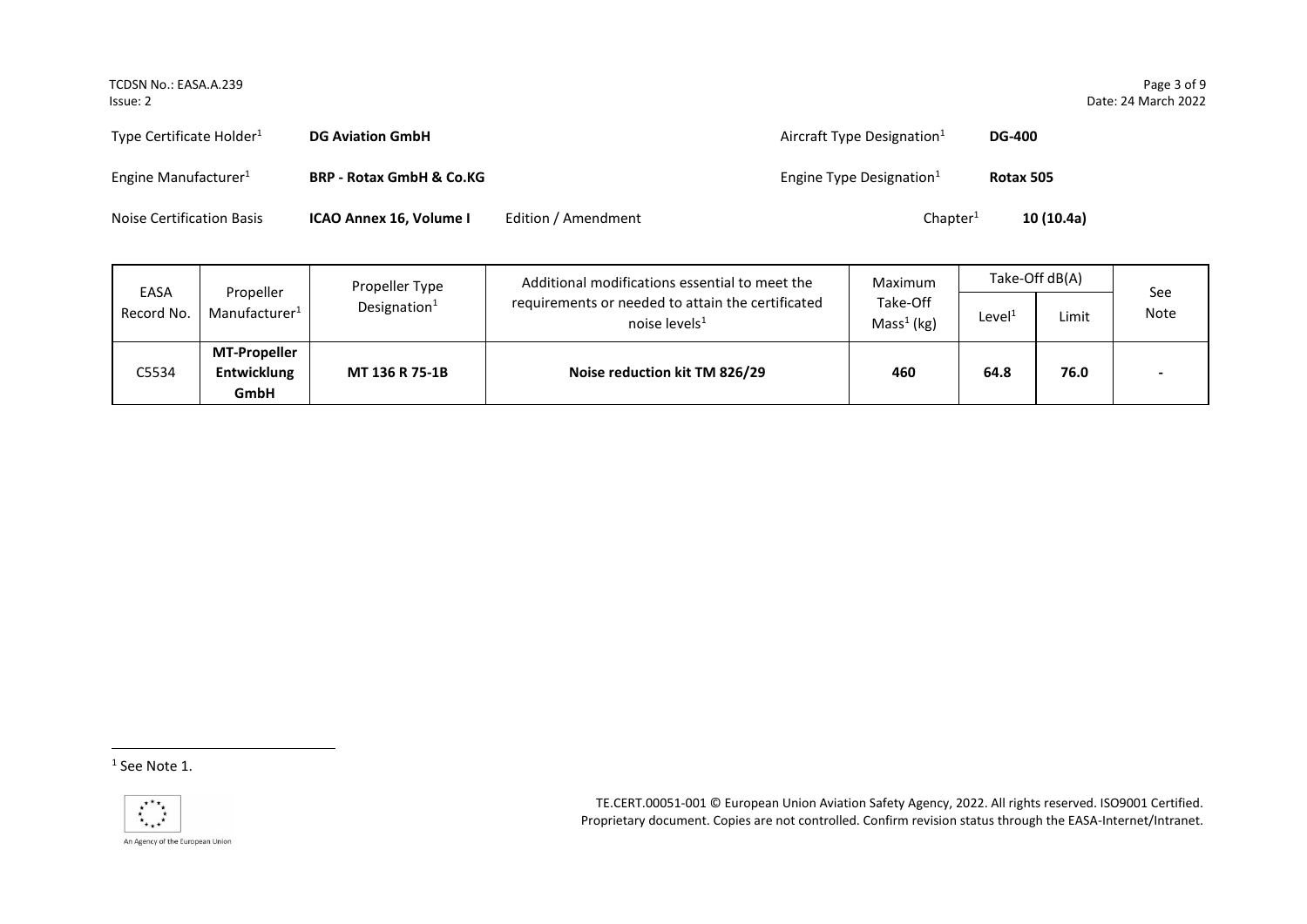| TCDSN No.: EASA.A.239<br>Issue: 2    |                                                |                                        | Page 4 of 9<br>Date: 24 March 2022 |
|--------------------------------------|------------------------------------------------|----------------------------------------|------------------------------------|
| Type Certificate Holder <sup>1</sup> | <b>DG Aviation GmbH</b>                        | Aircraft Type Designation <sup>1</sup> | <b>DG-400</b>                      |
| Engine Manufacturer <sup>1</sup>     | <b>BRP - Rotax GmbH &amp; Co.KG</b>            | Engine Type Designation <sup>1</sup>   | Rotax 505                          |
| Noise Certification Basis            | Edition / Amendment<br>ICAO Annex 16, Volume I | Chapter <sup>1</sup>                   | 6                                  |

| EASA       | Propeller                                                | Additional modifications essential to meet the<br>Propeller Type |                                                                                                          | <b>Maximum</b> | Overflight dB(A)   | See   |      |
|------------|----------------------------------------------------------|------------------------------------------------------------------|----------------------------------------------------------------------------------------------------------|----------------|--------------------|-------|------|
| Record No. | Manufacturer <sup>1</sup>                                | Designation $1$                                                  | requirements or needed to attain the certificated<br>Mass <sup>1</sup> (kg)<br>noise levels <sup>1</sup> |                | Level <sup>1</sup> | Limit | Note |
| C2984      | <b>Hoffmann</b><br>Propeller                             | HO-11-F-128-B-84                                                 | <b>None</b>                                                                                              | 480            | 51.9               | 68.0  |      |
| C2985      | <b>MT-Propeller</b><br><b>Entwicklung</b><br><b>GmbH</b> | MT 136 R 75-1B                                                   | <b>None</b>                                                                                              | 480            | 51.9               | 68.0  |      |

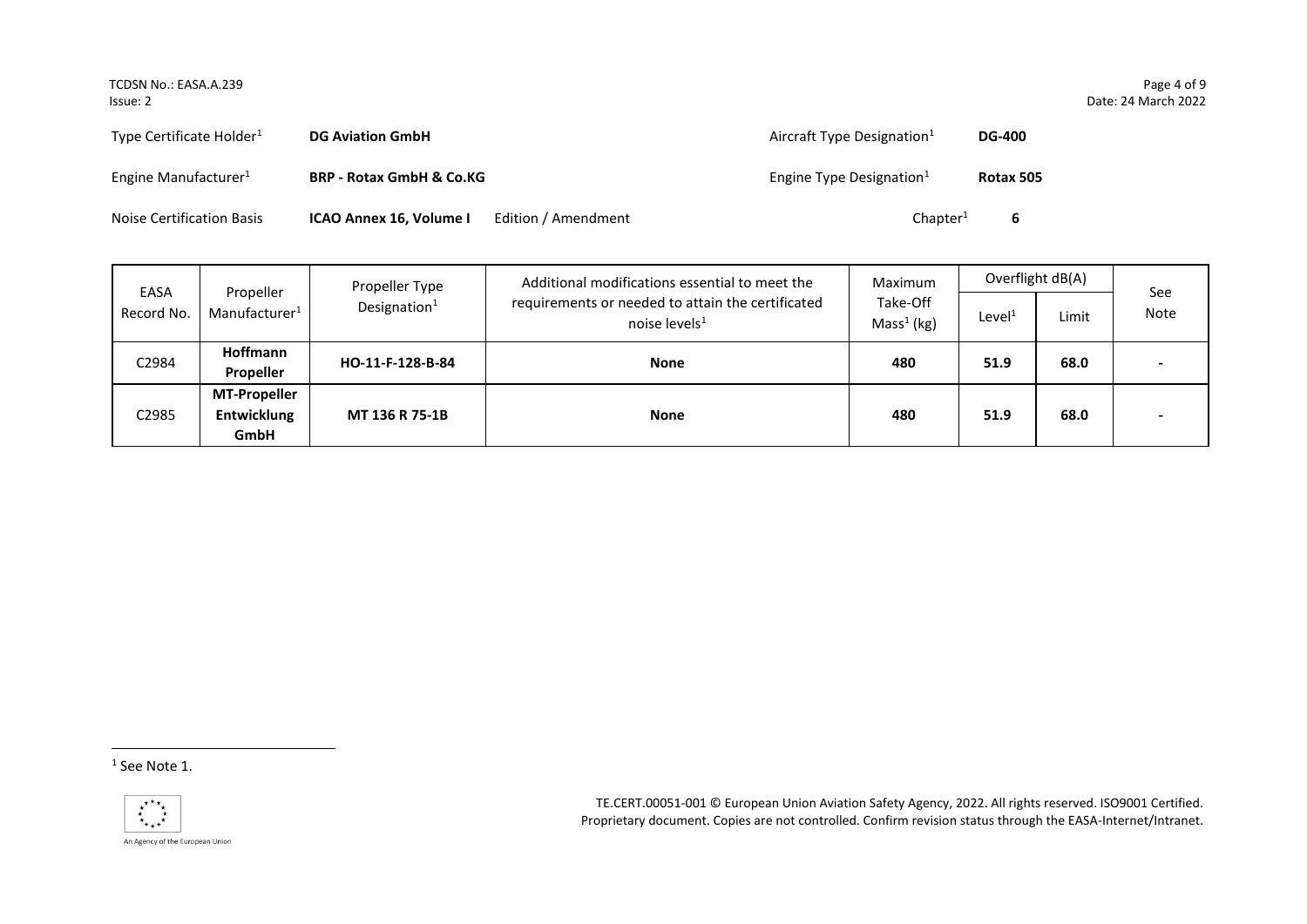| TCDSN No.: EASA.A.239<br>Issue: 2    |                                                |                                        | Page 5 of 9<br>Date: 24 March 2022 |
|--------------------------------------|------------------------------------------------|----------------------------------------|------------------------------------|
| Type Certificate Holder <sup>1</sup> | <b>DG Aviation GmbH</b>                        | Aircraft Type Designation <sup>1</sup> | DG-600/18M                         |
| Engine Manufacturer <sup>1</sup>     | <b>BRP - Rotax GmbH &amp; Co.KG</b>            | Engine Type Designation <sup>1</sup>   | Rotax 275                          |
| Noise Certification Basis            | Edition / Amendment<br>ICAO Annex 16, Volume I | Chapter <sup>1</sup>                   | 6                                  |

| <b>EASA</b> | Additional modifications essential to meet the<br>Propeller Type<br>Propeller |                 | Maximum                                                                        |     | Overflight dB(A)   | See   |      |
|-------------|-------------------------------------------------------------------------------|-----------------|--------------------------------------------------------------------------------|-----|--------------------|-------|------|
| Record No.  | Manufacturer <sup>1</sup>                                                     | Designation $1$ | requirements or needed to attain the certificated<br>noise levels <sup>1</sup> |     | Level <sup>1</sup> | Limit | Note |
| C2989       | <b>MT-Propeller</b><br><b>Entwicklung</b><br>GmbH                             | MT 140 L 92-1B  | None                                                                           | 440 | 63.3               | 68.0  |      |

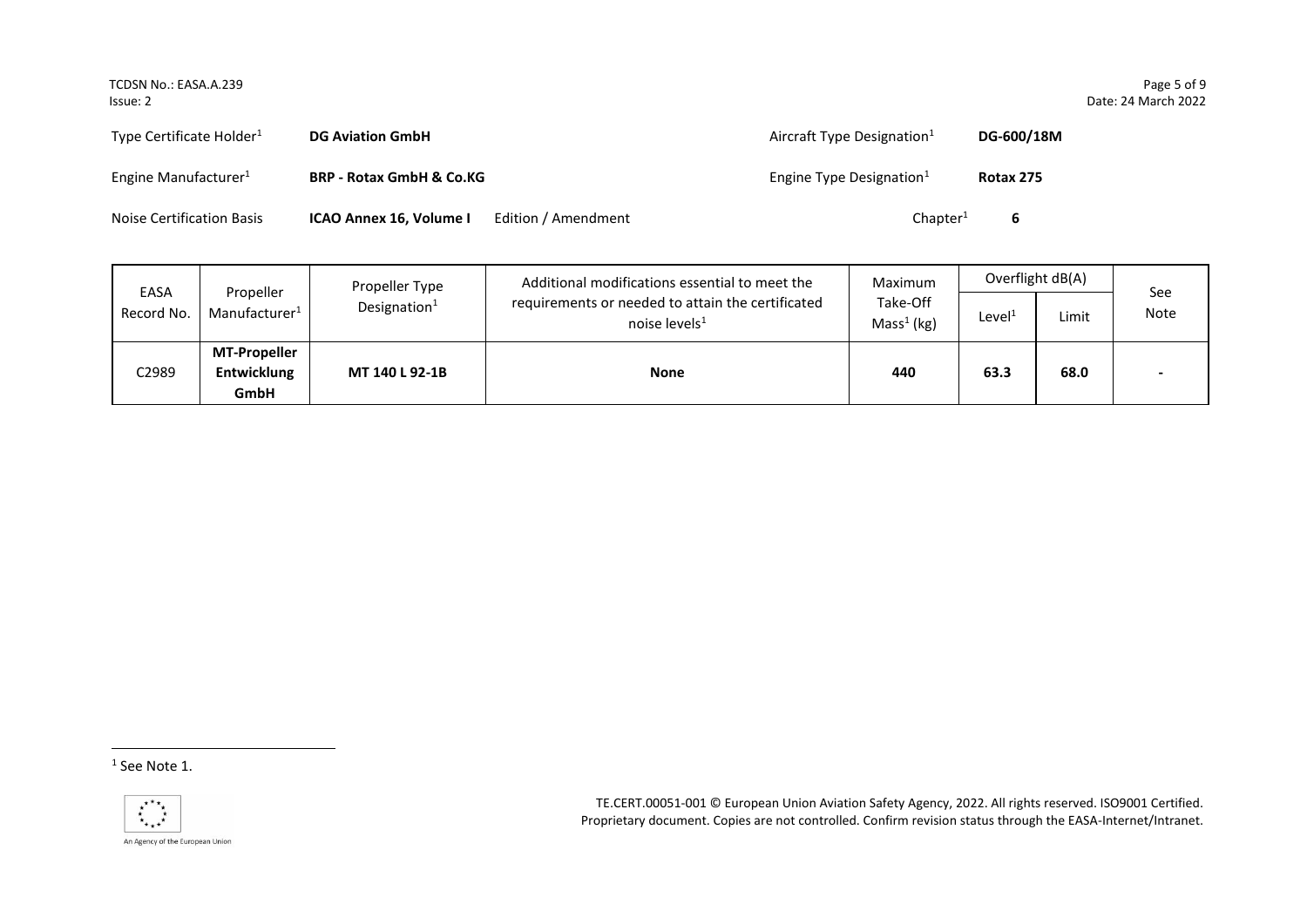| TCDSN No.: EASA.A.239<br>Issue: 2    |                                     |                     |                                        |                      | Page 6 of 9<br>Date: 24 March 2022 |
|--------------------------------------|-------------------------------------|---------------------|----------------------------------------|----------------------|------------------------------------|
| Type Certificate Holder <sup>1</sup> | <b>DG Aviation GmbH</b>             |                     | Aircraft Type Designation <sup>1</sup> |                      | <b>DG-600M</b>                     |
| Engine Manufacturer <sup>1</sup>     | <b>BRP - Rotax GmbH &amp; Co.KG</b> |                     | Engine Type Designation <sup>1</sup>   |                      | Rotax 275                          |
| Noise Certification Basis            | <b>ICAO Annex 16, Volume I</b>      | Edition / Amendment |                                        | Chapter <sup>1</sup> | 10 (10.4a)                         |

| <b>EASA</b> | Additional modifications essential to meet the<br>Propeller Type<br>Propeller |                 | Maximum                                                               |     | Take-Off dB(A)     | See   |      |
|-------------|-------------------------------------------------------------------------------|-----------------|-----------------------------------------------------------------------|-----|--------------------|-------|------|
| Record No.  | Manufacturer <sup>1</sup>                                                     | Designation $1$ | requirements or needed to attain the certificated<br>noise levels $1$ |     | Level <sup>1</sup> | Limit | Note |
| C2990       | <b>MT-Propeller</b><br>Entwicklung<br>GmbH                                    | MT 140 L 92-1B  | <b>None</b>                                                           | 440 | 73.4               | 76.0  |      |

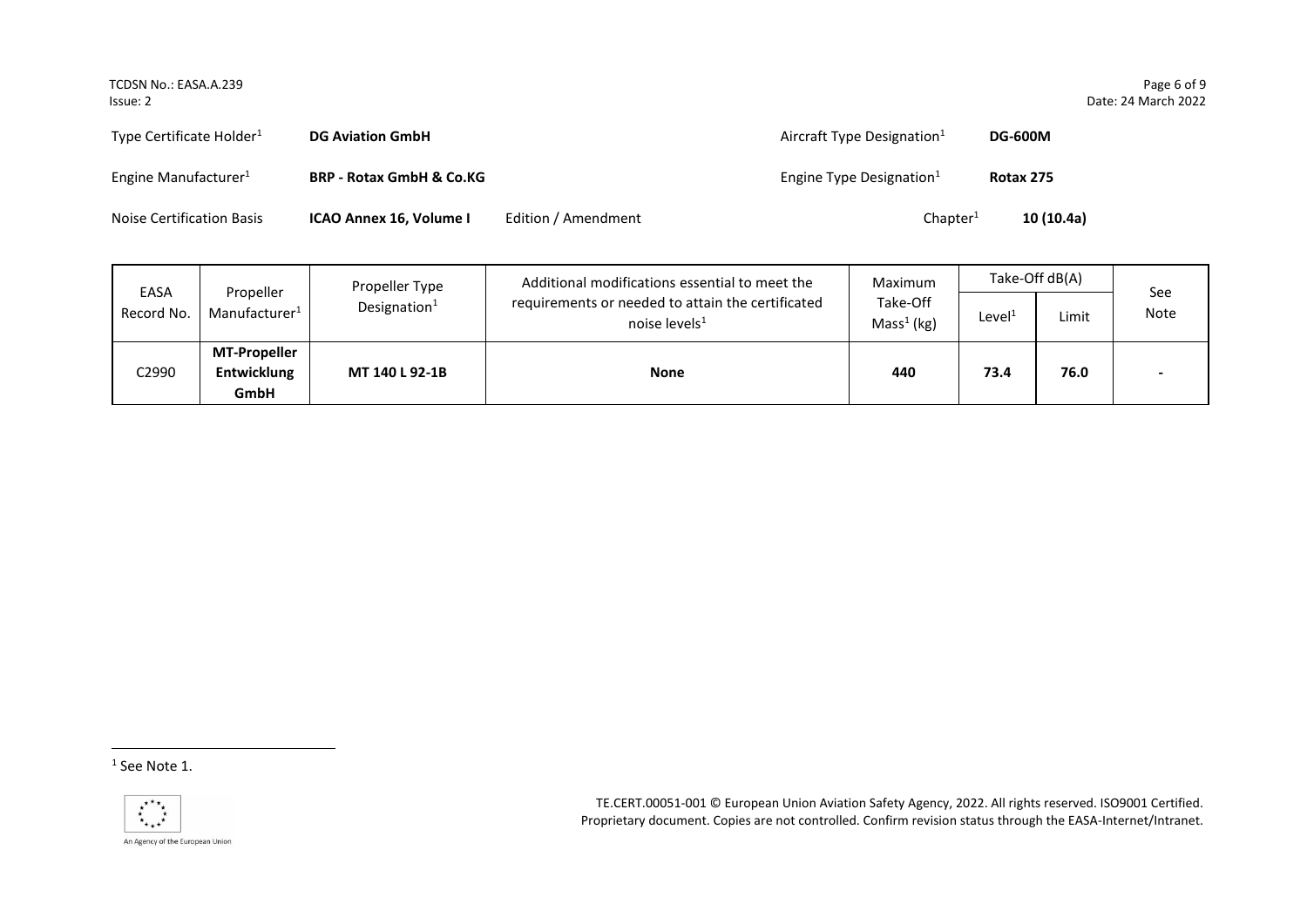| TCDSN No.: EASA.A.239<br>Issue: 2    |                                                |                                        | Page 7 of 9<br>Date: 24 March 2022 |
|--------------------------------------|------------------------------------------------|----------------------------------------|------------------------------------|
| Type Certificate Holder <sup>1</sup> | <b>DG Aviation GmbH</b>                        | Aircraft Type Designation <sup>1</sup> | <b>DG-600M</b>                     |
| Engine Manufacturer <sup>1</sup>     | <b>BRP - Rotax GmbH &amp; Co.KG</b>            | Engine Type Designation <sup>1</sup>   | Rotax 275                          |
| <b>Noise Certification Basis</b>     | Edition / Amendment<br>ICAO Annex 16, Volume I | Chapter <sup>1</sup>                   | 6                                  |

| <b>EASA</b> | Additional modifications essential to meet the<br>Propeller Type<br>Propeller |                 | Maximum                                                                        |     | Overflight dB(A)   | See   |      |
|-------------|-------------------------------------------------------------------------------|-----------------|--------------------------------------------------------------------------------|-----|--------------------|-------|------|
| Record No.  | Manufacturer <sup>1</sup>                                                     | Designation $1$ | requirements or needed to attain the certificated<br>noise levels <sup>1</sup> |     | Level <sup>1</sup> | Limit | Note |
| C2991       | <b>MT-Propeller</b><br><b>Entwicklung</b><br>GmbH                             | MT 140 L 92-1B  | <b>None</b>                                                                    | 440 | 63.3               | 68.0  |      |

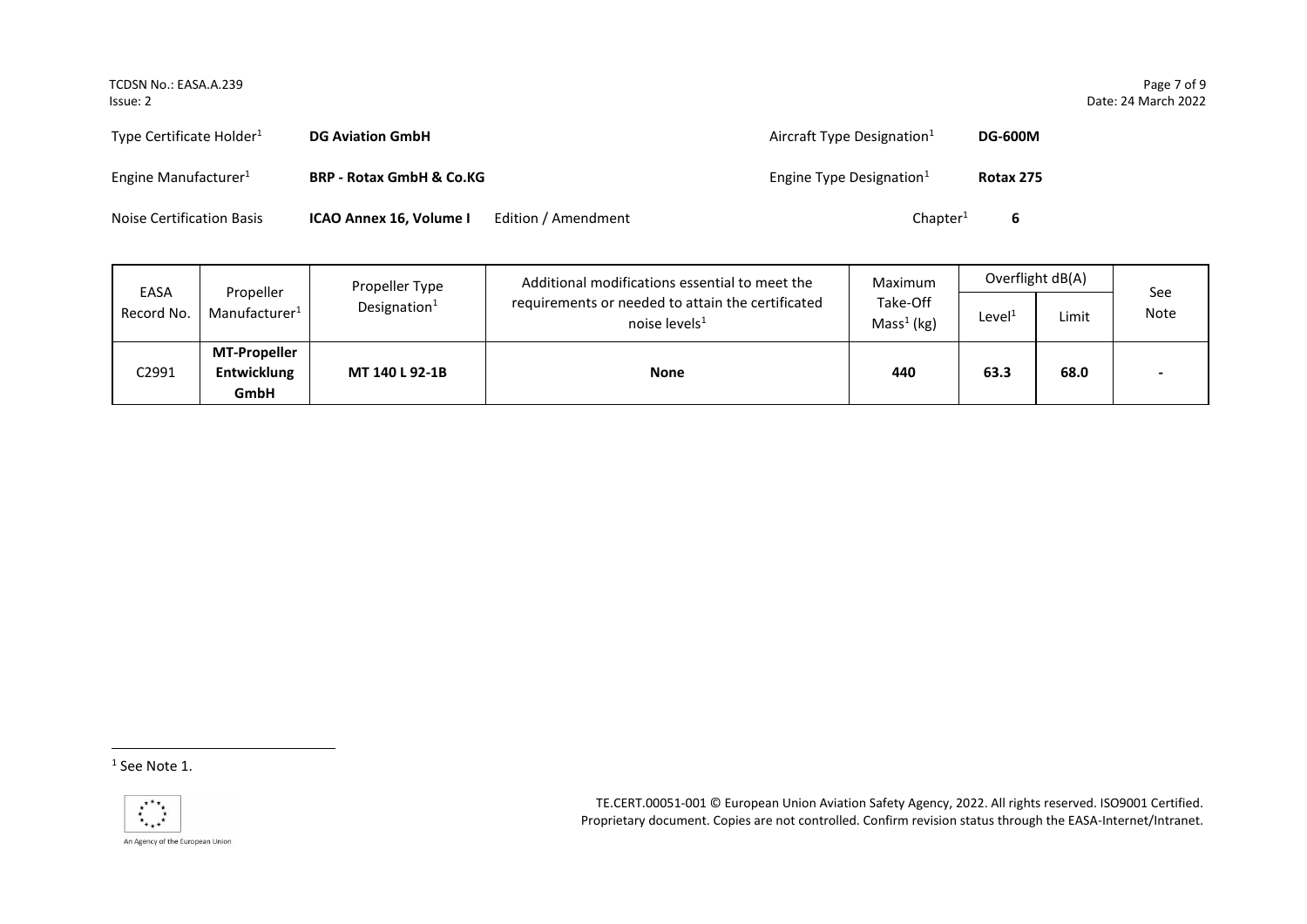#### **CS-36 Amendment level**

| ICAO.<br>I Amendment level<br>Annex<br>Volume I<br>Ίh         |            |   | ⊥∪ | -- | -- | -- |
|---------------------------------------------------------------|------------|---|----|----|----|----|
| $\sim$<br>level<br>$-$<br>:S-36 Amendment<br>responding<br>ັບ | .<br>THUID | - |    |    |    |    |

#### **TCDSN EASA.A.239 Notes**

1. In cases where it is appropriate to issue a noise certificate, items so marked shall be included on EASA Form 45.